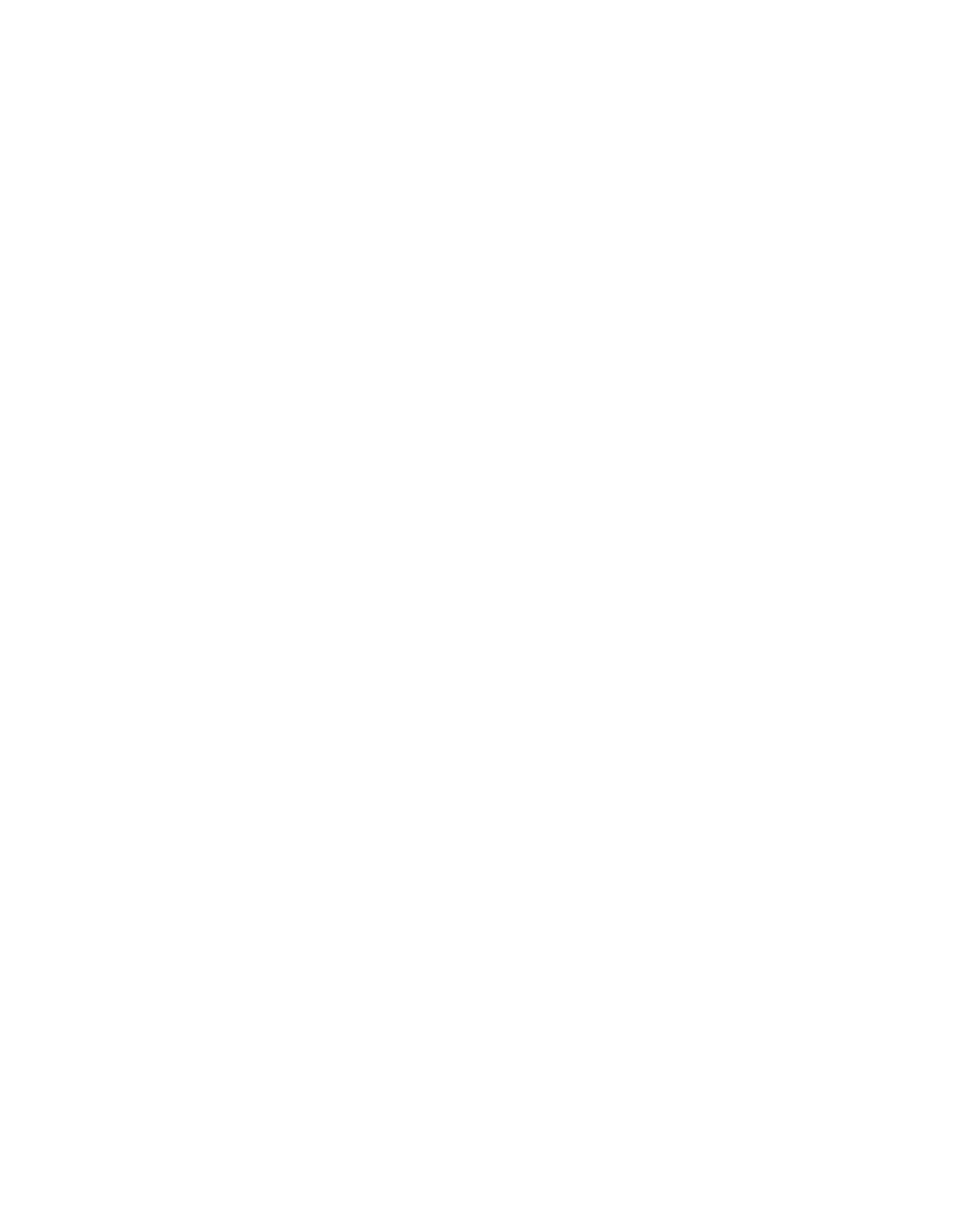

# **DIGITAL/ELECTRONIC MEDIA**

## **Electronic Catalog, Schedule, Viewbook, Annual Report**

Gold - Wake Technical Community College Silver - Wallace State Community College Bronze – Gadsden State Community College

### **Electronic Newsletter**

Gold – North Florida Community College Silver - Durham Technical Community College Bronze - Calhoun Community College

## **E-Cards**

Gold – Georgia Piedmont Technical College Silver - Asheville-Buncombe Technical Community College

#### **Website**

Gold – Louisiana Delta Community College Silver (TIE) - Georgia Piedmont Technical College Wake Technical Community College Bronze - Kentucky Community & Technical College System

#### **Microsite**

Gold - Kentucky Community & Technical College System

#### **Social Media**

Gold – Santa Fe College Silver – Santa Fe College Bronze – Pasco-Hernando State College

# **VIDEO**

## **College Promotional Brand Video**

Gold – Palm Beach State College Silver – Palm Beach State College Bronze - Northeastern Technical College

### **Video Shorts (single or series)**

Gold – Piedmont Virginia Community College Silver – Seminole State College Bronze – Sandhills Community College

# **PHOTOGRAPHY/ILLUSTRATION**

## **Original Photography (Unmanipulated)**

Gold – Santa Fe College Silver – Santa Fe College Bronze – Georgia Highlands College

## **Original Photography (Manipulated)**

Gold - Wake Technical Community College Silver - Wallace State Community College

## **Logo Design**

Gold - Wake Technical Community College Silver – Danville Community College Bronze – Pasco-Hernando State College

## **Computer-Generated Illustration**

Gold – Santa Fe College

## **ADVERTISING**

## **Print Advertisement (single or series)**

Gold - Kentucky Community & Technical College System Silver – Greenville Technical College Bronze - College of Central Florida

#### **Radio Advertisement (single or series)**

Gold – Northern Virginia Community College Silver - College of Albemarle Bronze - Kentucky Community & Technical College System

*Continued next page*